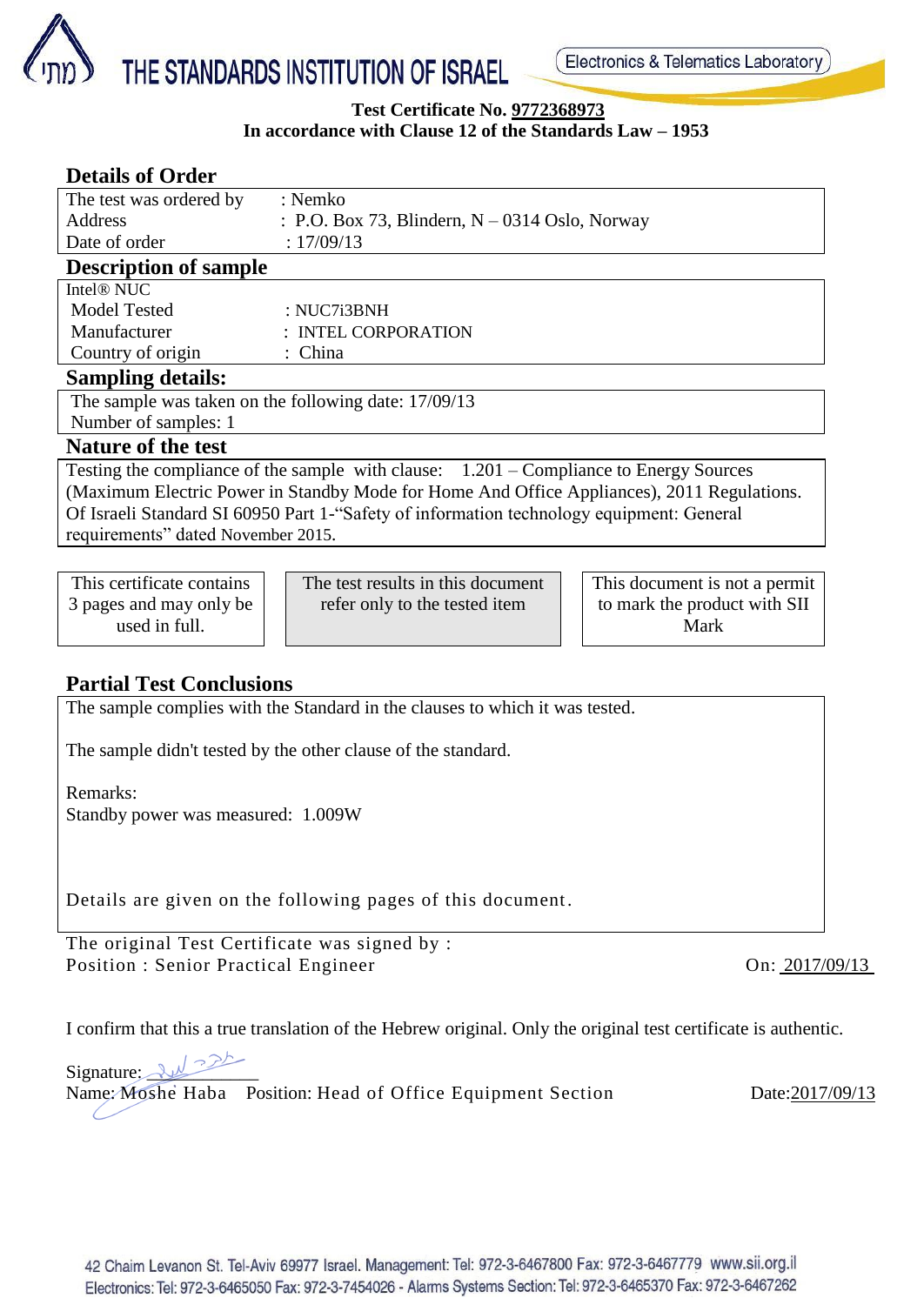

## **Test Certificate No. 9772368973 In accordance with Clause 12 of the Standards Law – 1953**

Page 2 of 3 pages

## **Broadened description of the product**

The instrument bears the following markings:



The power supply bears the following markings



42 Chaim Levanon St. Tel-Aviv 69977 Israel. Management: Tel: 972-3-6467800 Fax: 972-3-6467779 www.sii.org.il Electronics: Tel: 972-3-6465050 Fax: 972-3-7454026 - Alarms Systems Section: Tel: 972-3-6465370 Fax: 972-3-6467262